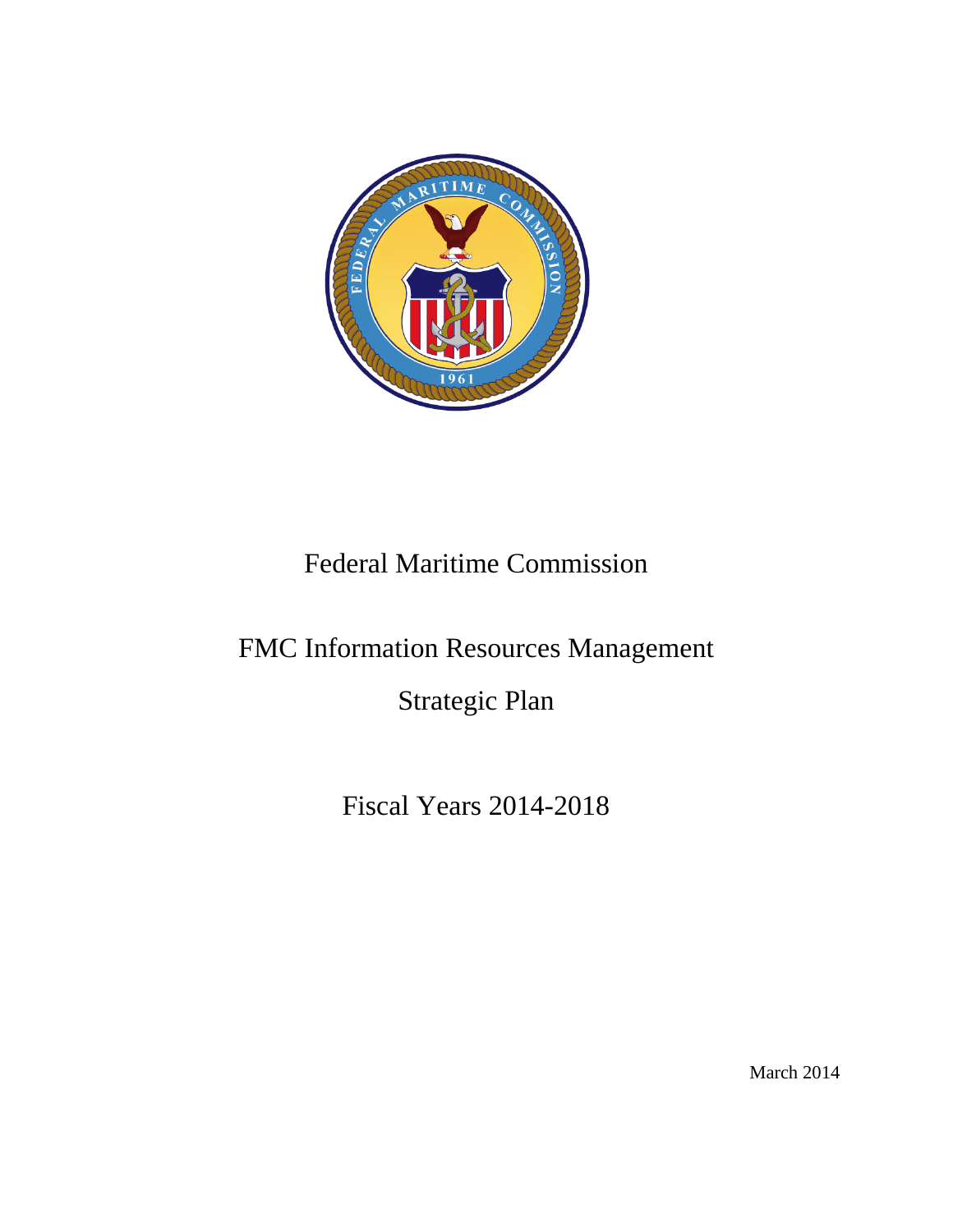# **Contents**

| I.   |                                                                        |  |
|------|------------------------------------------------------------------------|--|
| Π.   |                                                                        |  |
| III. |                                                                        |  |
| IV.  |                                                                        |  |
| V.   |                                                                        |  |
|      |                                                                        |  |
|      |                                                                        |  |
|      |                                                                        |  |
|      |                                                                        |  |
|      |                                                                        |  |
|      |                                                                        |  |
|      |                                                                        |  |
| VI.  |                                                                        |  |
|      |                                                                        |  |
|      |                                                                        |  |
|      |                                                                        |  |
|      |                                                                        |  |
|      |                                                                        |  |
| VII. |                                                                        |  |
|      |                                                                        |  |
|      |                                                                        |  |
|      |                                                                        |  |
|      |                                                                        |  |
|      |                                                                        |  |
|      | Consumer Affairs and Dispute Resolution Services Database (CADRS DB) 9 |  |
|      |                                                                        |  |
|      |                                                                        |  |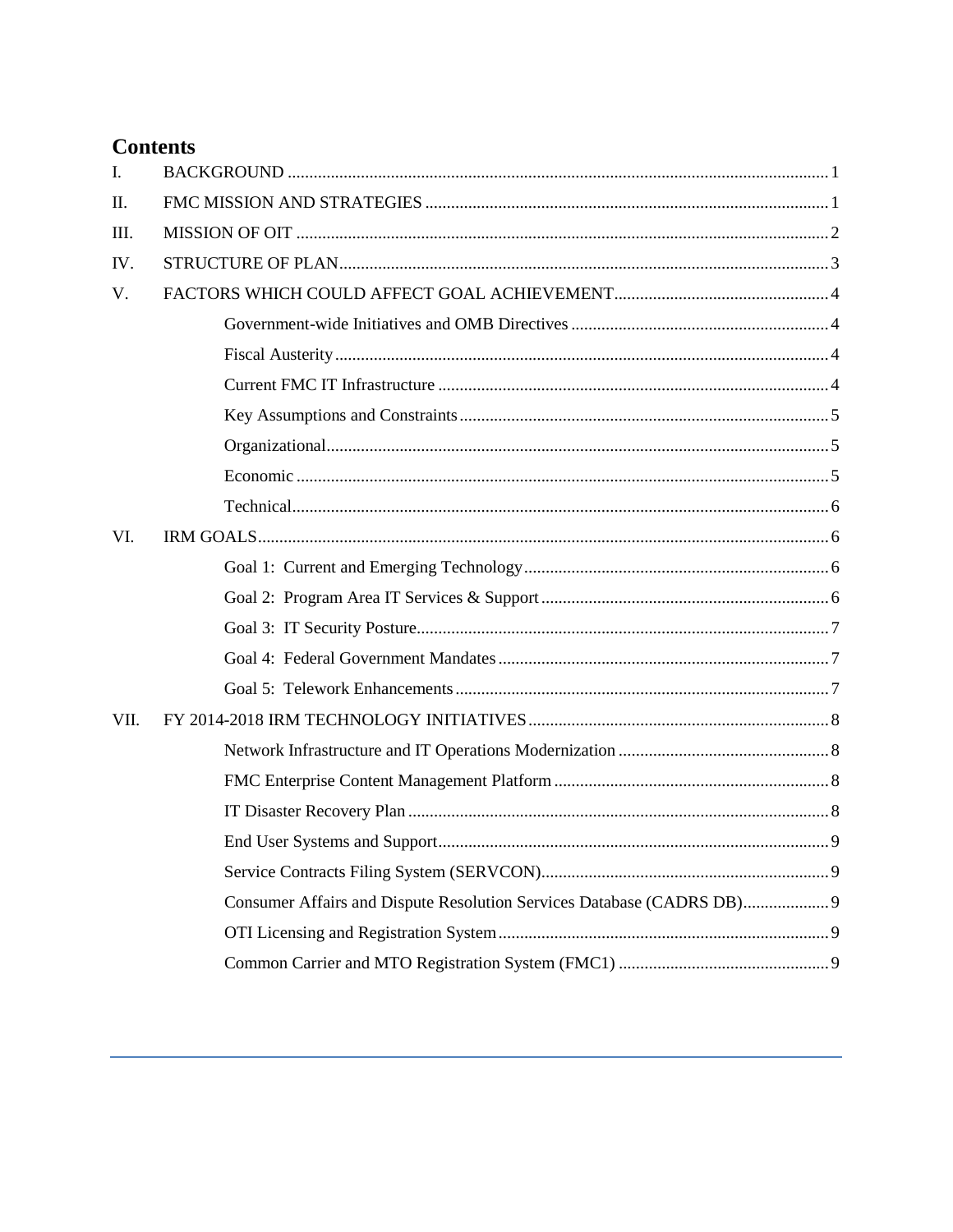# FEDERAL MARITIME COMMISSION INFORMATION RESOURCES MANAGEMNT FIVE-YEAR PLAN

# <span id="page-2-0"></span>**I. BACKGROUND**

The Paperwork Reduction Act of 1995 (PRA) and Office of Management and Budget (OMB) Circular A-130, Management of Federal Information Resources, require the Federal Maritime Commission (FMC or Commission) to develop and annually revise a five-year plan (Plan) for meeting information technology (IT) needs. The Clinger-Cohen Act (CCA) requires agencies to acquire IT in the most efficient and costeffective manner.

Based on these and other requirements, this Information Resources Management (IRM) Plan details the FMC IT vision and initiatives and sets forth a plan to carry out those initiatives. The Plan provides a basis for addressing agency-wide needs, as well as individual bureau and office needs. The Plan is linked to its parent document, the agency's 2014-2018 Strategic Plan, and has been integrated within the agency's policy and decision-making processes to ensure it aligns with the FMC's mission and strategic objectives.

The Plan also has been coordinated in compliance with the Commission's Automated Information Security Program (Commission Order 56). Commission Order 56 directs that access to data resources and services be limited to authorized personnel, and that the value of the agency's data not be diminished due to misuse of agency-owned or -issued technology.

Over the next few years, enterprise content management (ECM) tools, low-cost cloud services (LCS), enterprise social media networking technologies, mobile enterprise applications for smartphones and media tablets, big data analytics, and cyber security standards will become synonymous with rapid change of information technology. These technologies represent a profoundly different way in which government agencies, at all levels, and their IT departments will relate to the public and to each other. These trends and events are changing the nature of IT services and support, and will challenge government to determine what its role should be and how to further the promise of new technological innovations in service to our citizens.

FMC recognizes the speed at which these technological advancements are occurring and realizes the importance of addressing this challenge. The Commission understands that information technology is critical to reaching its strategic goals. Nearly every activity relies on technology to disseminate information and collect data. To meet this challenge, FMC plans to update its systems and procedures to keep pace with these changes.

# <span id="page-2-1"></span>**II. FMC MISSION AND STRATEGIES**

The FMC is an independent agency responsible for the regulation of oceanborne transportation in the foreign commerce of the United States for the benefit of U.S. exporters, importers, and the U.S. consumer.

The Commission carries out its regulatory responsibilities by conducting informal and formal investigations. It holds hearings, considers evidence, renders decisions, and issues appropriate orders and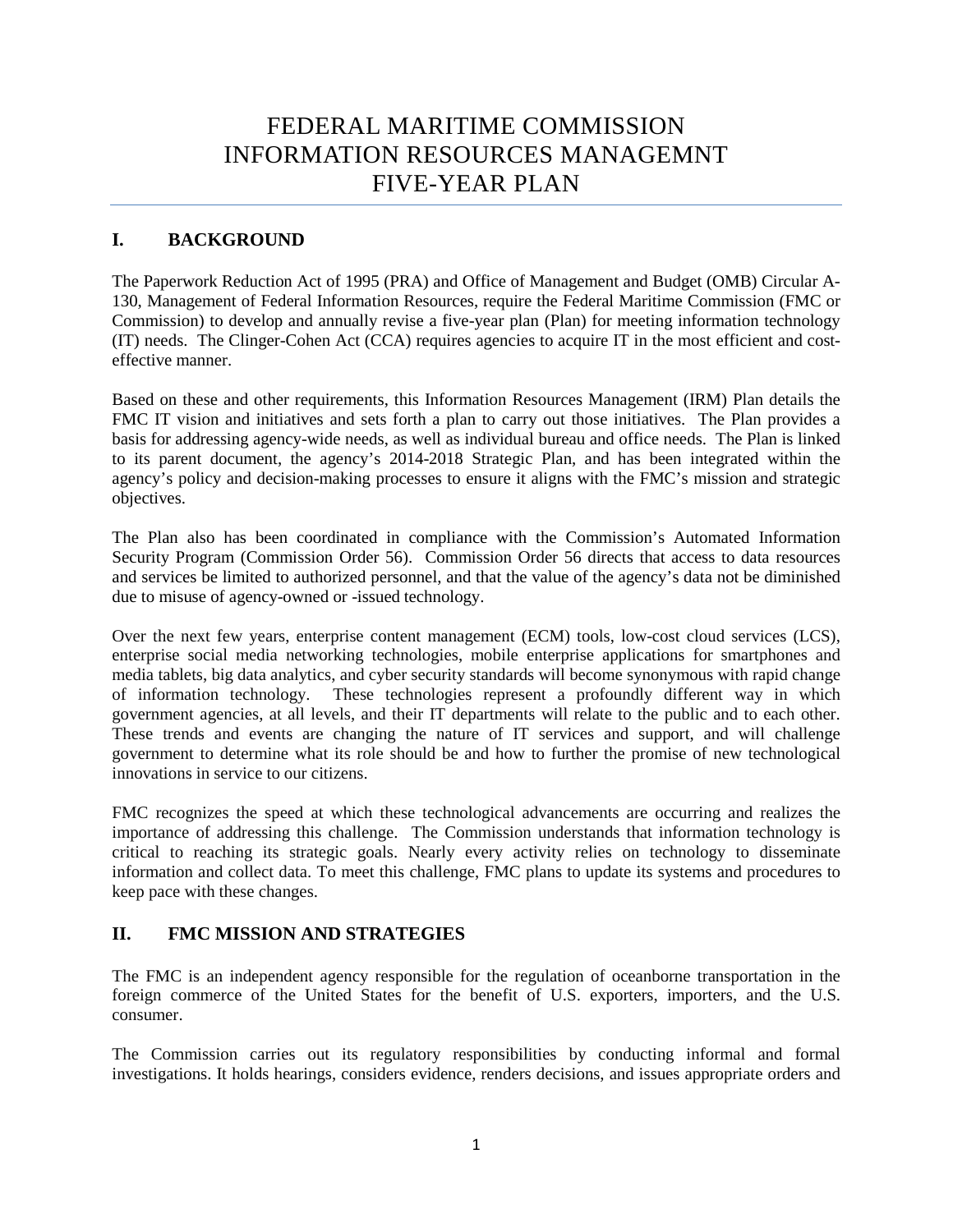

regulations. The Commission also adjudicates and mediates disputes involving regulated entities, the shipping public, and other affected individuals or interest groups.

The Commission is composed of five Commissioners appointed by the President with the advice and consent of the Senate. Commissioners serve five-year, staggered terms, and no more than three members of the Commission may belong to the same political party. The President designates one of the Commissioners to serve as Chairman. The Chairman is the chief executive and administrative officer of the agency.

The FMC's mission and strategic goals are defined in the Commission's 2014-2018 Strategic Plan. The Agency's mission is "to foster a fair, efficient and reliable international ocean transportation system and to protect the public from unfair and deceptive practices." The following two strategic goals enable the FMC to accomplish that mission:

- Maintain an efficient and competitive international ocean transportation system.
- Protect the shipping public from unlawful, unfair and deceptive ocean transportation practices and resolve shipping disputes.

# <span id="page-3-0"></span>**III. MISSION OF OIT**

The OIT mission is to provide management, technical, and administrative support to the program operations of the Commission through IRM, IT acquisitions, technologies and applications support, computer network infrastructure support, IT strategic planning and governance, web services support, documents and records management, and cyber security. In this regard, OIT plans to: (1) explore and support current and emerging technologies to take advantage of new and existing capabilities, such as ECM and LCS technology to "innovate with less" while improving the agency's return on its IT investments; (2) leverage IT acquisitions to limit the impact of reduced funding; (3) support the Commission in effecting government initiatives such as the E-Government Act of 2002, the Government Paperwork Elimination Act (GPEA), the Federal Information Security Act of 2002 (FISMA), Section 508 of the Rehabilitation Act Amendments (Section 508); and (4) provide expert technical and administrative advice and support to the Commission on the acquisition and use of information technologies and services.

The Commission's priorities include the implementation of upgraded applications and computer systems, and consolidating/eliminating redundant business and workflow applications and systems. The OIT vision is to be a catalyst for change in delivering the most appropriate technology solutions and service to effectuate and enhance agency mission accomplishment.

FMC's key IT program investment and acquisition activities include upgrading and deployment of the Commission's IT infrastructure (datacenter equipment, network, IT security, etc.), commodity IT (email, audio/video, computers, etc.), and the next generation applications and systems including: Internet Service Contract Filing (SERVCON) application, Form FMC-18 (FMC-18) Ocean Transportation Intermediary Application Licensing System, Form FMC-1 (FMC-1), FMC Online Agreements Library, Passenger Vessels Operators Certificates Database (PVO Database), and Case Management System (ECM) platforms. Within each initiative, there are specific deliverables constituting and implementing the Commission's IT strategy.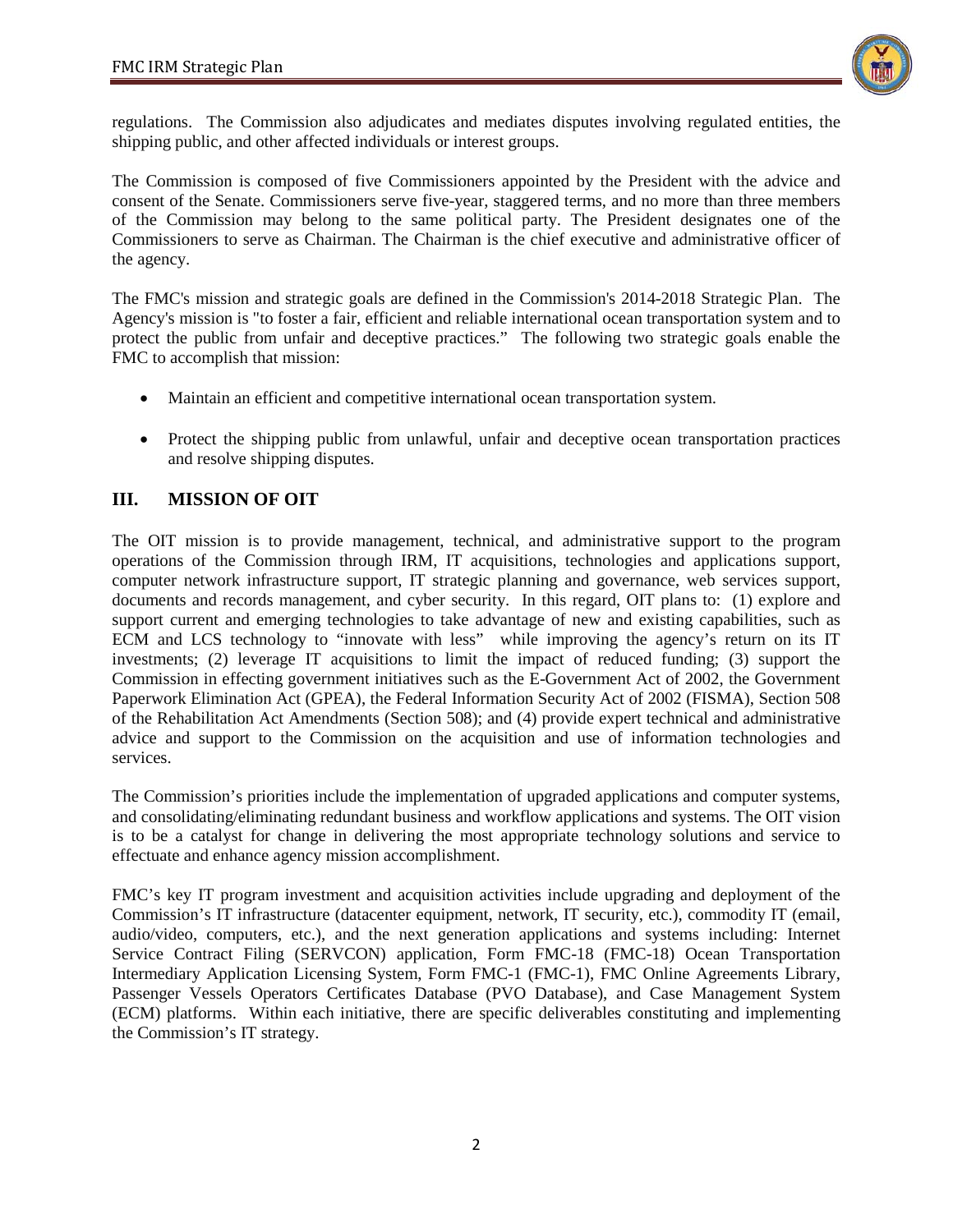

The following chart sets forth the overall structure of the plan.

# <span id="page-4-0"></span>**IV. STRUCTURE OF PLAN**

| <b>FMC's Strategic Plan - Mission</b>                                                                                                             |                                                                                                                                          |  |  |  |  |  |
|---------------------------------------------------------------------------------------------------------------------------------------------------|------------------------------------------------------------------------------------------------------------------------------------------|--|--|--|--|--|
| To foster a fair, efficient and reliable international ocean transportation system and to protect the public from unfair and deceptive practices. |                                                                                                                                          |  |  |  |  |  |
| <b>FMC's Strategic Plan - Goals</b>                                                                                                               |                                                                                                                                          |  |  |  |  |  |
| Goal 1: Maintain an efficient and competitive international<br>ocean transportation system.                                                       | Goal 2: Protect the shipping public from unlawful, unfair and deceptive ocean<br>transportation practices and resolve shipping disputes. |  |  |  |  |  |

| <b>Current Environment</b>                                                                                                                                  |                          |                                                 |                         |                                                          |                            |                                                   |                                         |                                                   |                                           |
|-------------------------------------------------------------------------------------------------------------------------------------------------------------|--------------------------|-------------------------------------------------|-------------------------|----------------------------------------------------------|----------------------------|---------------------------------------------------|-----------------------------------------|---------------------------------------------------|-------------------------------------------|
| Government-wide<br>Initiatives & OMB<br><b>Directives</b>                                                                                                   | <b>Technology Trends</b> |                                                 | <b>Fiscal Austerity</b> |                                                          | <b>Security Threats</b>    |                                                   | <b>Current FMC IT</b><br>Infrastructure |                                                   | <b>Other Assumptions</b><br>& Constraints |
| <b>FMC IRM Mission</b>                                                                                                                                      |                          |                                                 |                         |                                                          |                            |                                                   |                                         |                                                   |                                           |
| To provide IT leadership and governance that enables FMC to operate efficiently, effectively, and securely through the use of IT solutions and<br>services. |                          |                                                 |                         |                                                          |                            |                                                   |                                         |                                                   |                                           |
|                                                                                                                                                             |                          |                                                 |                         | <b>FMC IRM Vision</b>                                    |                            |                                                   |                                         |                                                   |                                           |
| To be a catalyst for change in delivering the most appropriate technology solutions and service that directly enhances agency mission<br>accomplishment.    |                          |                                                 |                         |                                                          |                            |                                                   |                                         |                                                   |                                           |
|                                                                                                                                                             |                          |                                                 |                         | <b>FMC IRM Strategies</b>                                |                            |                                                   |                                         |                                                   |                                           |
| <b>EFFICIENT AND RELIABLE</b><br><b>BUSINESS SYSTEMS</b>                                                                                                    |                          | <b>SAFE AND SECURE</b><br><b>IT ENVIRONMENT</b> |                         | <b>PROACTIVE</b><br><b>ENTERPRISE</b><br><b>PLANNING</b> |                            | <b>ASSURED AGENCY</b><br><b>IT BEST PRACTICES</b> |                                         | <b>SHARED SERVICES</b><br><b>STRATEGY</b>         |                                           |
| <b>Service Contracts</b>                                                                                                                                    |                          |                                                 | Disaster Recovery Plan  |                                                          | <b>IRM Strategic Plan</b>  | <b>IT Infrastructure</b><br>Library               |                                         | <b>Shared First Culture</b>                       |                                           |
| Agreements                                                                                                                                                  |                          | <b>IT Security Protocols</b>                    |                         |                                                          | Enterprise<br>Architecture |                                                   | Lifecycle Management                    |                                                   | Begin with Commodity IT                   |
| <b>OTI</b> Licenses                                                                                                                                         |                          | IT Infrastructure                               |                         | <b>Capital Planning</b>                                  |                            | <b>Change Management</b>                          |                                         | <b>Identify Providers &amp; Delivery</b><br>Modes |                                           |
| Compliance/Enforcement                                                                                                                                      |                          | Security, privacy and<br>data protection        |                         | Process Improvement                                      |                            | Performance<br>Monitoring                         |                                         | Technical Guidance/Data<br>Collection             |                                           |
| Dispute/Compliant Resolution                                                                                                                                |                          | <b>IT Regulatory</b><br>compliance              |                         | Data Interpretation<br>and Analysis                      |                            |                                                   | Responsiveness with<br><b>IT</b>        |                                                   | Efficiency                                |

| <b>FMC IRM Goals</b>                                             |                                       |                                                                                          |                            |                                                                      |                                       |                                                       |                                 |  |  |
|------------------------------------------------------------------|---------------------------------------|------------------------------------------------------------------------------------------|----------------------------|----------------------------------------------------------------------|---------------------------------------|-------------------------------------------------------|---------------------------------|--|--|
| Current & Emerging<br>Technology                                 | Program Area IT Services &<br>Support |                                                                                          | <b>IT Security Posture</b> |                                                                      | <b>Federal Government</b><br>Mandates |                                                       | <b>Telework</b><br>Enhancements |  |  |
| <b>FMC IRM Technology Initiatives</b>                            |                                       |                                                                                          |                            |                                                                      |                                       |                                                       |                                 |  |  |
| Network Infrastructure and IT<br><b>Operations Modernization</b> |                                       | <b>FMC</b> Enterprise Content Management<br>Platform                                     |                            | <b>IT Disaster Recovery</b>                                          |                                       | End User Systems and Support                          |                                 |  |  |
| Service Contracts Filing System<br>(SERVCON)                     |                                       | <b>Consumer Affairs and Dispute</b><br><b>Resolution Services Database</b><br>(CADRS DB) |                            | <b>OTI</b> Licensing and<br><b>Registration System</b><br>$(FMC-18)$ |                                       | Common Carrier and MTO<br>Registration System (FMC-1) |                                 |  |  |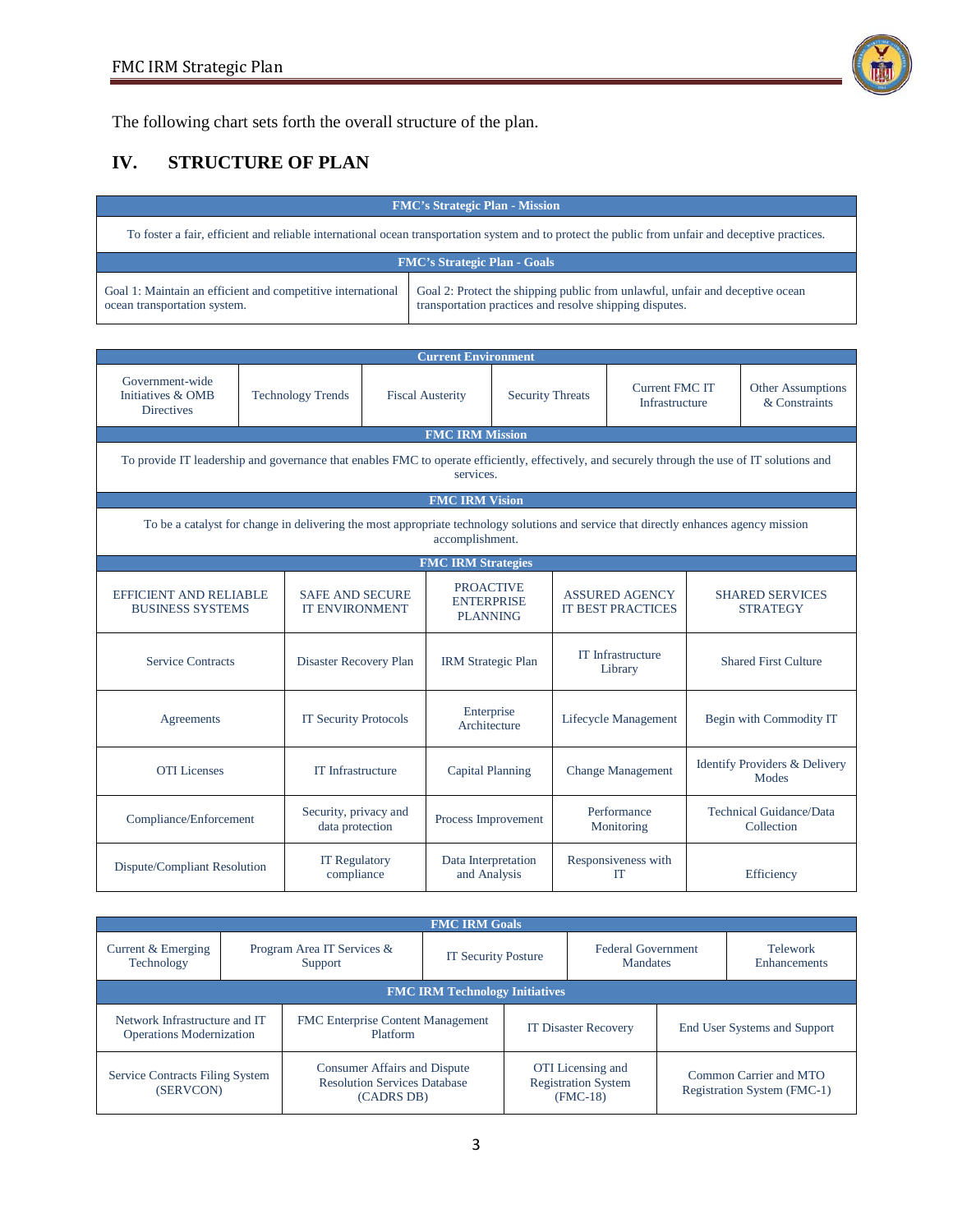

# <span id="page-5-0"></span>**V. FACTORS WHICH COULD AFFECT GOAL ACHIEVEMENT**

This plan looks at the following six key areas of the environment in which the FMC operates: Government-wide Initiatives and OMB Directives; Technology Trends; Fiscal Austerity; Security Threats; Current FMC Infrastructure; and Key Assumptions and Constraints.

# <span id="page-5-1"></span>**Government-wide Initiatives and OMB Directives**

All Federal agencies are required to meet the information technology requirements mandated by Congress. FMC faces the challenge of implementing these regulations, including GPRA, CCA, FISMA, and E-Government. FMC must be able to measure the performance of its IT investments, consistent with the GPRA and CCA. The CCA requires that business processes be streamlined, redesigned, or eliminated prior to investing in information technology to support them. The directive is focused on business process improvement.

The FMC will address this challenge through its strategic IT governance processes. The agency will evaluate proposed project business cases and use a performance-based portfolio management system to evaluate investment alternatives, determine feasibility, and track performance metrics of individual IT projects.

When appropriate, Program/Project Working Groups will be initiated in order to promote collaboration, create standards, resolve possible issues, and provide continuous improvement. Enterprise Architecture will be used as the roadmap to realign and re-engineer technology and processes to best meet the needs of citizens, other agencies, businesses, and Federal employees.

### <span id="page-5-2"></span>**Fiscal Austerity**

The imposition of sequestration on the agency during the latter half of FY 2013 curtailed the IT investment portfolio. There were understandable efforts to save money in holding agency furlough days to a minimum. It is anticipated that a reduced budget appropriation will continue into FY 2014 and ensuing years.

It is clear that all branches of government are focused on deficit reduction. Yet key funding challenges for the FMC include OMB-mandated initiatives to transition to the Internet Protocol Version 6 (IPv6), FISMA compliance, and annual Life Cycle Management of IT components.

The agency also faces funding challenges in modernizing the FMC's IT architecture by implementing an Enterprise Platform solution, LCS, electronic payment systems and upgrades to the Service Contracts application.

### <span id="page-5-3"></span>**Current FMC IT Infrastructure**

**Agency-wide:** FMC headquarters and regional offices have desktop and laptop computers linked to the Commission's Local Area Network (LAN), which interconnects computers for the agency. The FMC uses Microsoft Active Directory for directory and domain services utilizing Microsoft Server 2003/2008; the operating systems used on the personal computers are Windows XP/Windows 7.

**Local Area Network:** Software applications on the network include Microsoft Office 2007, Adobe Acrobat 9/10, WordPerfect Office X5, Google Chrome, Safari Firefox, Symantec Endpoint Protection,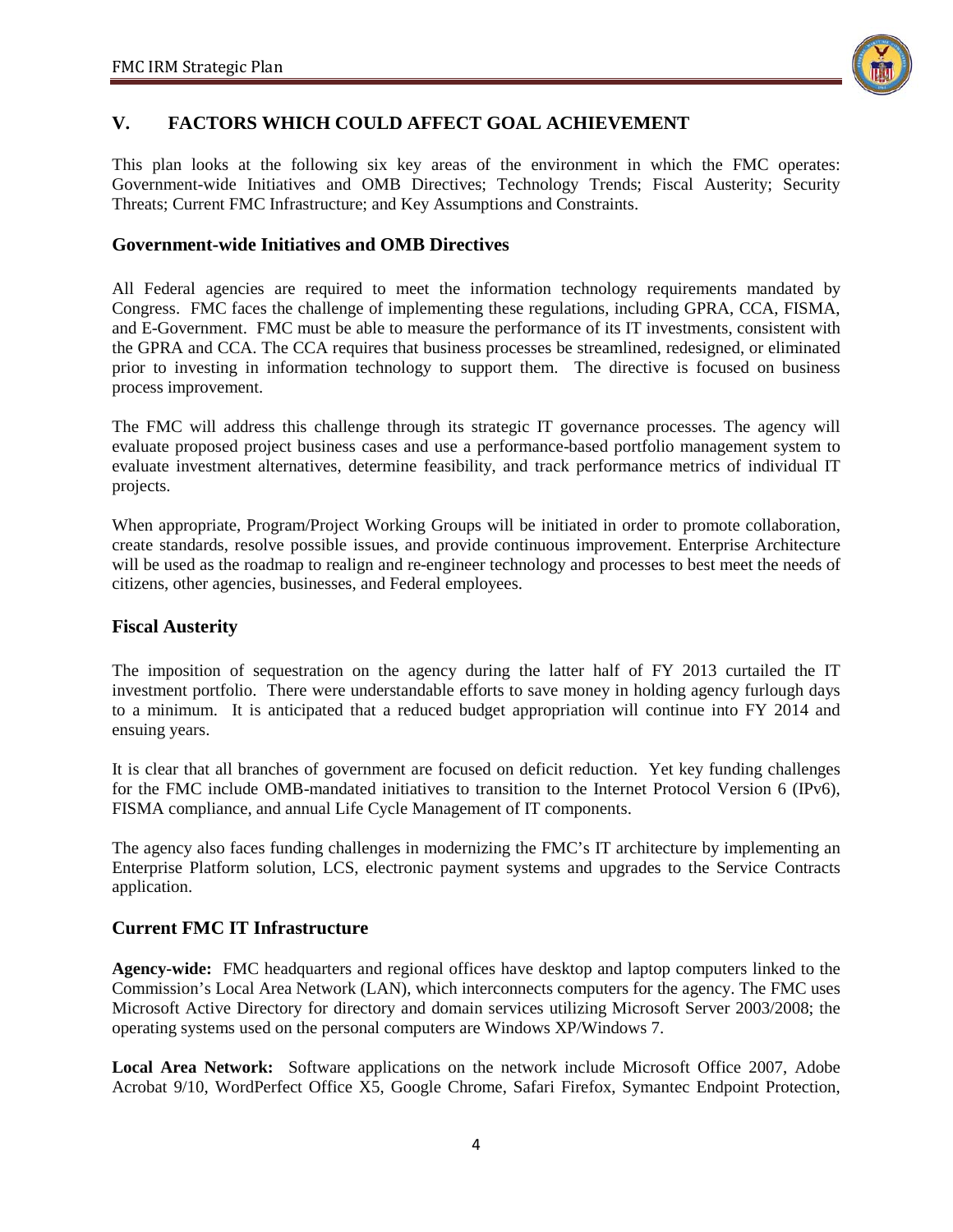

Microsoft Project Professional 2007, Microsoft Visio 2003, Numara Track-it, Microsoft Internet Explorer, and Dell Desktop Authority Management Suite.

**Specialized programs and systems:** Specialized programs and systems which support bureau and office operations include: Google Email and Apps for Government, Pay.gov, Laserfiche, Westlaw LexisNexis, BPD Bureau of the Fiscal Service ARC PRISM platform, and SERVCON.

**Network and Infrastructure:** The FMC's network runs on a 1 GB/s backbone with 1 GB/s connectivity to the desktop computers. Internet access is provided via a dedicated high-speed (DS3) connection at the headquarters. Internet access for the six Area Representative Office locations is provided through dedicated high-speed (T1) lines at each office.

**Federal Shared Services:** The agency uses interagency shared services of Bureau of Public Debt, U.S. Customs Service, and the Department of the Treasury Federal Financial Management System.

It is important to look at the current IT infrastructure in evaluating IT solutions for the agency at the present time and in the future. While some migration to the cloud has already taken place (e.g., email, National Finance Center for human resources), the agency is mainly in an on-premise environment with servers and storage residing at headquarters. Due to budget constraints over the past several years, the FMC IT infrastructure has taken deep cuts. The FMC is developing an Information Technology Roadmap along with a cost-benefit analysis between on-premise and cloud hosting for certain commodity and agency-unique IT resources.

# <span id="page-6-0"></span>**Key Assumptions and Constraints**

A variety of organizational, economic, and technical assumptions and constraints have been considered in formulating this Plan.

# <span id="page-6-1"></span>**Organizational**

Updating the business applications and infrastructure to more cost-effectively support the business function is the objective of every FMC IT initiative. Alignment of information technology initiatives and agency strategy will involve the participation of key agency decision-makers. Improved understanding of information technology will help FMC decision-makers identify and prioritize the service improvement initiatives.

The IT management provides background information, alternatives, and recommendations to educate the business customers on the impacts of their initiatives and their associated risks. A partnership between the business units and the IT management will help two-way communications. Business units must not only understand that IT expenditures benefit them, but that they are also responsible for prioritization of initiatives across the agency. The needs of the entire organization must be considered and solutions developed that reflect a corporate/unified approach and execution of the agency's mission.

# <span id="page-6-2"></span>**Economic**

Adequate budget resources are required to maintain current service levels, while meeting the additional challenges involved in improving planning processes, creating E-Government pilot projects, and meeting new and expanded Federal mandates. The FMC must have enough flexibility in its IT budget to comply with new requirements, to cover unforeseen costs, and to plan budgets which reflect future needs.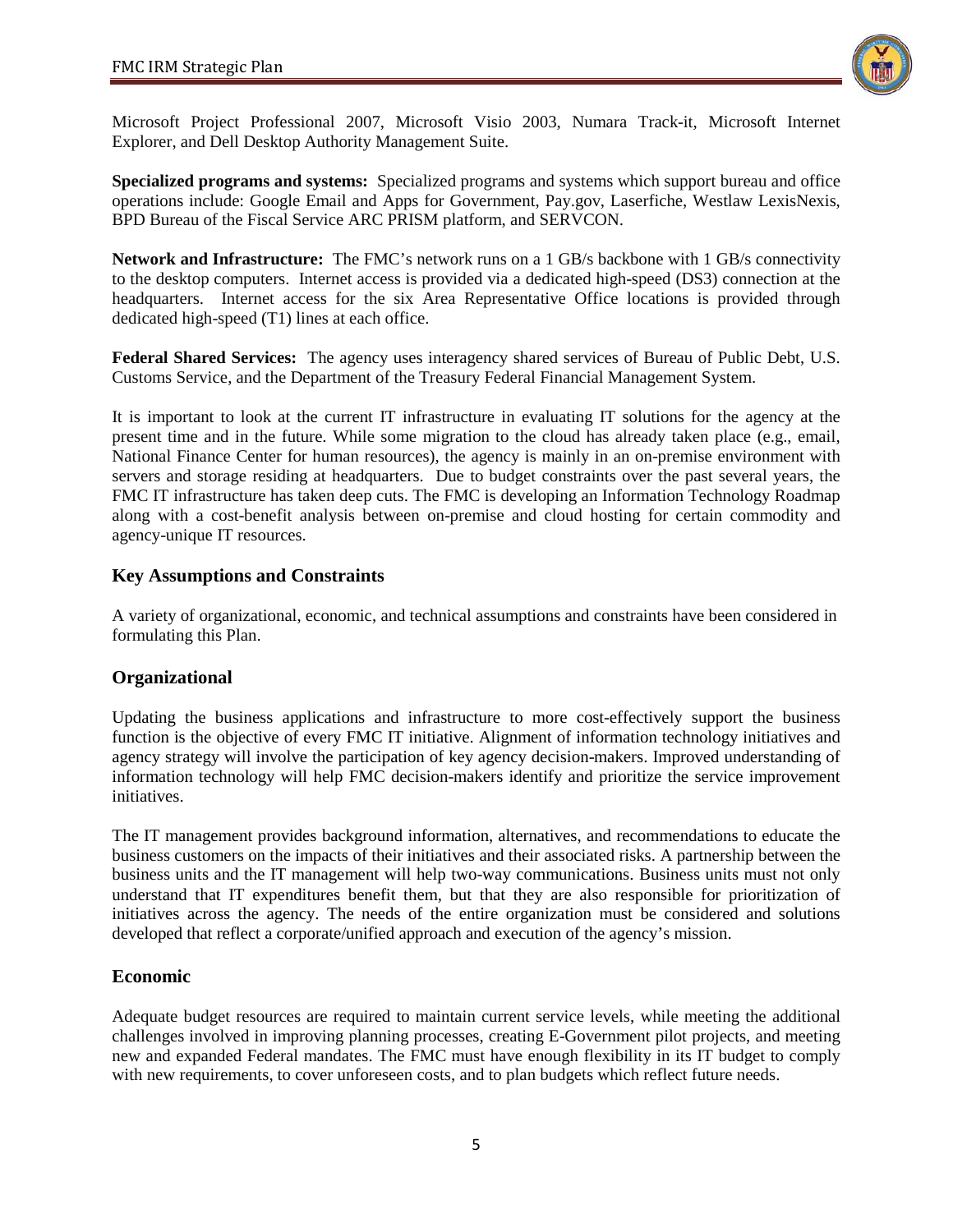

# <span id="page-7-0"></span>**Technical**

The Commission is currently breaking down its technology stovepipes. All new applications will use current proven technology to maximize user functionality and minimize operation maintenance costs.

# <span id="page-7-1"></span>**VI. IRM GOALS**

<span id="page-7-2"></span>**Goal 1: Current and Emerging Technology** Support the Commission's efforts to ensure all major systems and applications will benefit from new and emerging technologies that can be used to better support business and workflow processes.

OIT initiatives supporting Goal 1:

- IT infrastructure modernization; servers, storage, and network.
- Backup and Recovery infrastructure modernization with a disk-based architecture.
- Complete agency's initiative to implement ECM technology.
- Complete agency's initiative to integrate databases.
- Assess enterprise or volume software license agreements for operating systems and office automation applications.
- Implementation of Federal Shared Services Strategy as key part of the Commission's Plan.
- Provide training for IRM staff to enhance development of IT programs for agency requirements.

# <span id="page-7-3"></span>Goal 2: Program Area IT Services & Support Support program and administrative bureaus and

offices in the fulfillment of their responsibilities by providing high-quality IT services and support. This includes the integration and coordination of information technology across functional and program lines.

OIT initiatives supporting Goal 2:

- Provide and support end-user applications and equipment.
- Provide expert technical and administrative support.
- Introduce Business Intelligence (BI) through data analysis and reporting tools for the bureaus and offices.
- Provide end user training in coordination with FMC Training Officer.
- Coordinate with bureaus and offices, contractors, and the industry.
- Schedule all systems of records, as appropriate.
- Obtain OMB clearances, as needed.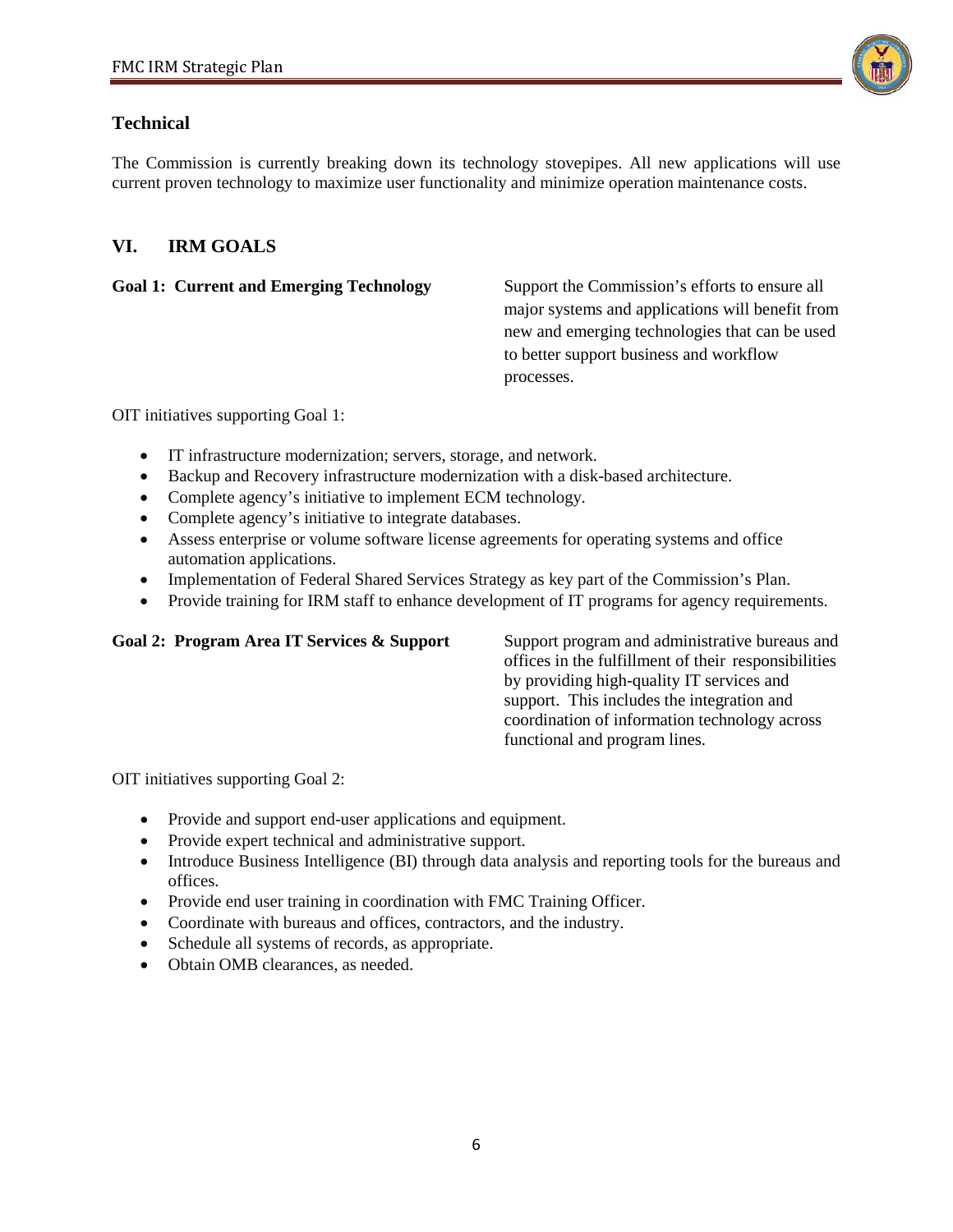

<span id="page-8-0"></span>**Goal 3: IT Security Posture IMPLE 10. Implement enhanced security policies and** procedures to fully implement FISMA requirements.

The law requires each Federal agency to develop, document, and implement an agency-wide program to provide information security for the information and information systems that support the operations and assets of the agency, including those provided or managed by another agency, contractor, or other source.

Under FISMA, agencies must ensure the integrity, confidentiality, authenticity, availability, and nonrepudiation of information and information systems. FISMA further requires: (1) annual program reviews; (2) annual Inspector General (IG) evaluations; (3) agency reporting to OMB of the results of IG evaluations for unclassified systems and audits of IG evaluation for national security programs; (4) security Certification and Accreditation of Federal Information Systems; and (5) an annual OMB report to Congress summarizing the material received from agencies.

OIT initiatives supporting Goal 3:

- Implement security controls in Commission information systems.
- Transition from the traditional Certification and Accreditation (C&A) into the Risk Management Framework (RMF)
- Compile/update current inventory of information systems.
- Implement security controls in agency information systems.
- Assess the effectiveness of baseline security controls.
- Construct Plan of Action to remediate all security issues for management/OMB.
- Assess agency systems security status and compile reports to management/OMB.
- Continue Commission-wide survey and security assessments of information systems.
- Monitor the security controls on a continuous basis.

<span id="page-8-1"></span>Goal 4: Federal Government Mandates To further position the Commission to be able to engage in E-Government and E-Commerce.

OIT initiatives supporting Goal 4:

- Improve Commission policy, procedures and specifications for managing documents and records to meet with National Archives and Records Administration (NARA) requirements.
- Migrate all documents and record collection deemed suitable for conversion to NARA-compliant electronic storage.
- Provide employees with training to operate in an electronic content management environment.
- Continue to enhance Commission policy and procedures for compliance with Section 508 to include IT systems development, procurement, maintenance, and use of technology that meets the standards published by the 508 Standards Access Board.

<span id="page-8-2"></span>**Goal 5: Telework Enhancements** To ensure that the needs of the Commission to meet the objectives of the Telework Act of 2000 (the Act 2000) and the Telework enhancement Act of 2010 (the Act 2010) are in place.

Implement the requirements of Section 359 of Public Law No. 106-346, which requires agencies to establish a policy by which eligible employees may participate in teleworking so long as their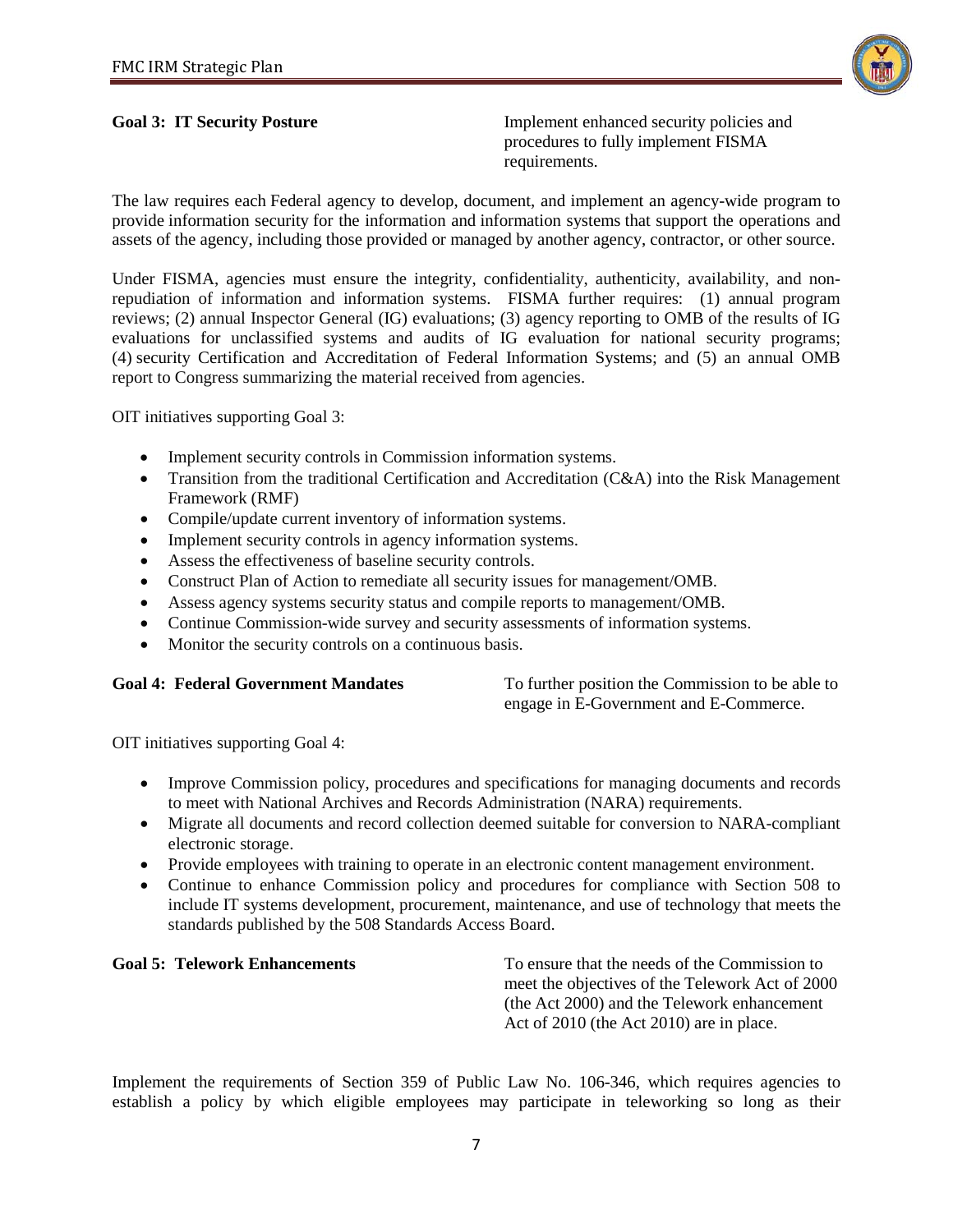

performance is not diminished. The Public Law's primary aim is to reduce traffic congestion and improve the environment; improve employee morale and commitment; improve productivity and quality of work; help hire and retain employees; and enable employees to better arrange their use of leave. The Act 2010 expands upon and strengthens the Federal government's commitment to the telework program.

OIT initiatives supporting Goal 5:

- Ensure that sufficient inventory of laptops, tablets and mobile equipment exists.
- Provide expertise to solve application/laptop/tablet/equipment problems.
- Provide reliable user-friendly remote access to all FMC systems.
- Implement a defined Bring Your Own Device (BYOD) policy.
- Provide clear, defined IT policy and processes for support of telework.

# <span id="page-9-0"></span>**VII. FY 2014-2018 IRM TECHNOLOGY INITIATIVES**

This section describes major initiatives planned or underway. Also listed are examples of specific activities supporting the FMC's major information system initiatives.

# <span id="page-9-1"></span>**Network Infrastructure and IT Operations Modernization**

This investment represents the FMC's system servers, including hardware and software operations, licenses, maintenance, backup, continuity of operations, disaster recovery, virtualization, and data center renewal to support all Commission technology. The project and related ongoing upgrades makes available the IT platform from which mission-critical software applications are supported.

# <span id="page-9-2"></span>**FMC Enterprise Content Management Platform**

This project will improve FMC's outdated and disparate database architecture with a central Database Management System (DBMS) to support all agency ECM requirements. The DBMS will serve as a central database and document repository to replace FMC's legacy database system and paper document repositories with a digital repository. The digital repository will be available on-line to FMC staff, and where possible, the public, and will provide enterprise search tools, and document and workflow management tools designed to reduce the need for the agency to produce paper documents.

The system will also make available services and functions to support the FMC's core mission by providing a database to support the new SharePoint 2013 application for records and document management, business workflow, business intelligence, and internal and external web portal needs. This project includes the replacement of existing legacy databases and the integration of new relational database technology for data warehouse and big data analytics. This new DBMS will support Commission business transactions, web portal, records and document management technology and automated workflows implemented for the entirety of agency applications and systems.

# <span id="page-9-3"></span>**IT Disaster Recovery Plan**

The information technology disaster recovery plan (DR) will be developed in conjunction with the agency continuity of operations plan (COOP). The DR strategy will cover Commission IT systems, applications and data (network, servers, desktop, laptops, and data and connectivity requirements). Priorities for IT recovery will be consistent with the priorities for recovery outlined in the COOP.